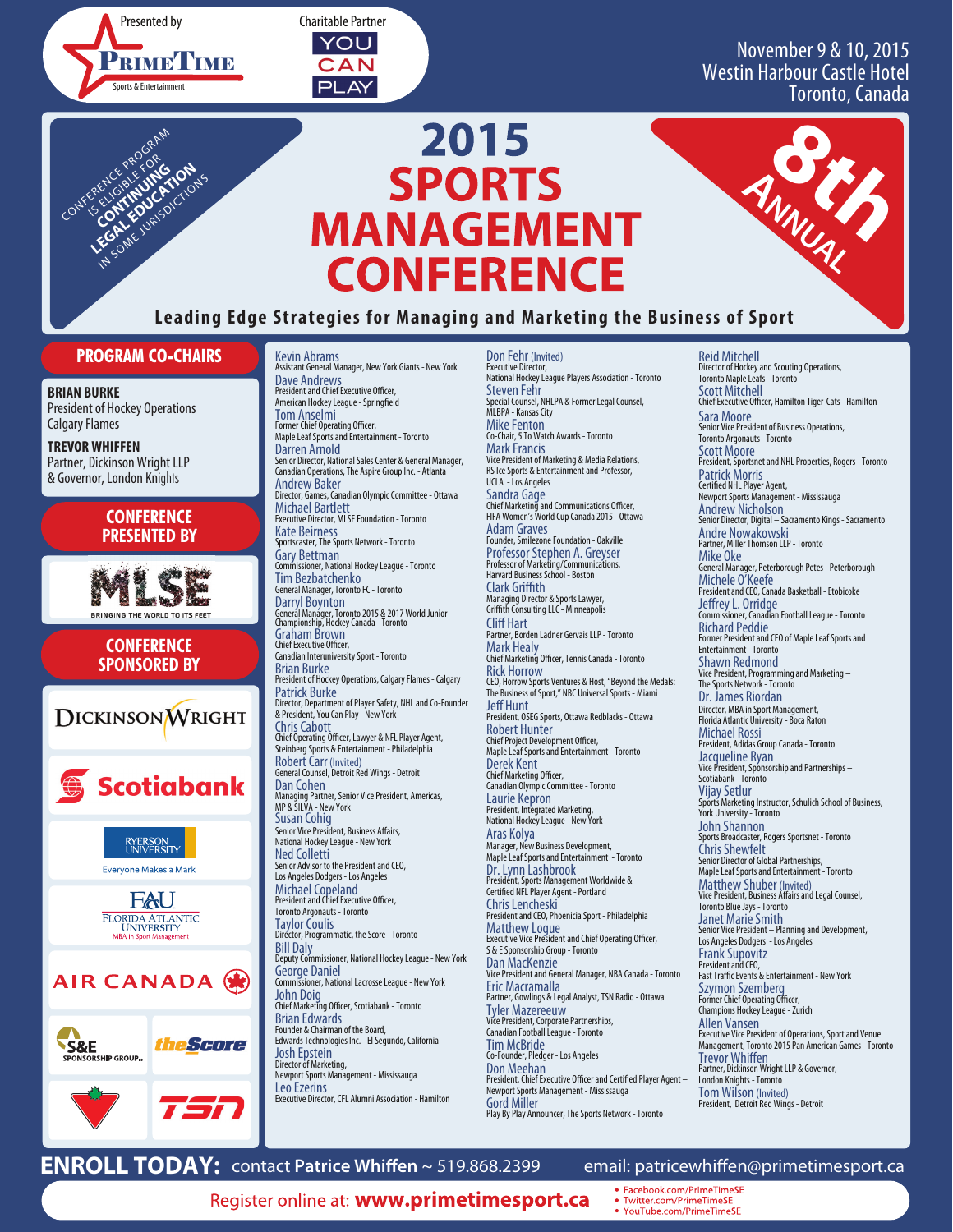

# **PRIMETIME REGISTRATION FORM 2015 SPORTS MANAGEMENT CONFERENCE**

#### **Personal Information**

|                                                                                                                                                                                                                                                                                                                                                                                                                                                                                                                                                  |                                                                                                                                                                                                                                                                                                                                |                                                                                                                                                                                  | Title: The contract of the contract of the contract of the contract of the contract of the contract of the contract of the contract of the contract of the contract of the contract of the contract of the contract of the con |
|--------------------------------------------------------------------------------------------------------------------------------------------------------------------------------------------------------------------------------------------------------------------------------------------------------------------------------------------------------------------------------------------------------------------------------------------------------------------------------------------------------------------------------------------------|--------------------------------------------------------------------------------------------------------------------------------------------------------------------------------------------------------------------------------------------------------------------------------------------------------------------------------|----------------------------------------------------------------------------------------------------------------------------------------------------------------------------------|--------------------------------------------------------------------------------------------------------------------------------------------------------------------------------------------------------------------------------|
| <b>Contact Information</b>                                                                                                                                                                                                                                                                                                                                                                                                                                                                                                                       |                                                                                                                                                                                                                                                                                                                                |                                                                                                                                                                                  |                                                                                                                                                                                                                                |
|                                                                                                                                                                                                                                                                                                                                                                                                                                                                                                                                                  |                                                                                                                                                                                                                                                                                                                                |                                                                                                                                                                                  |                                                                                                                                                                                                                                |
|                                                                                                                                                                                                                                                                                                                                                                                                                                                                                                                                                  |                                                                                                                                                                                                                                                                                                                                |                                                                                                                                                                                  |                                                                                                                                                                                                                                |
|                                                                                                                                                                                                                                                                                                                                                                                                                                                                                                                                                  |                                                                                                                                                                                                                                                                                                                                |                                                                                                                                                                                  |                                                                                                                                                                                                                                |
|                                                                                                                                                                                                                                                                                                                                                                                                                                                                                                                                                  |                                                                                                                                                                                                                                                                                                                                |                                                                                                                                                                                  |                                                                                                                                                                                                                                |
| Mailing Address: <u>All and the Community of the Community of the Community of the Community of the Community of the Community of the Community of the Community of the Community of the Community of the Community of the Commu</u>                                                                                                                                                                                                                                                                                                             |                                                                                                                                                                                                                                                                                                                                |                                                                                                                                                                                  |                                                                                                                                                                                                                                |
|                                                                                                                                                                                                                                                                                                                                                                                                                                                                                                                                                  |                                                                                                                                                                                                                                                                                                                                |                                                                                                                                                                                  |                                                                                                                                                                                                                                |
|                                                                                                                                                                                                                                                                                                                                                                                                                                                                                                                                                  |                                                                                                                                                                                                                                                                                                                                |                                                                                                                                                                                  |                                                                                                                                                                                                                                |
| <b>Registration fees are as follows:</b><br><b>1. EARLY BIRD SPECIAL DISCOUNT:</b><br>Available for the first 30 regular registrations received and paid in full: \$795.00 + HST (\$898.35)<br>2. *University and College Students: \$249.00 + HST (\$281.37) Per Day<br>3. Amateur Organizations: \$599 + HST (\$676.87) Both Days<br>4. All Regular Registrations: $$479 + HST ($541.27)$ Per Day or $$949.00 + HST ($1,072.37)$ Both Days<br>NOTE: All prices in Canadian Funds. * Valid student identification required at time of check-in. |                                                                                                                                                                                                                                                                                                                                |                                                                                                                                                                                  |                                                                                                                                                                                                                                |
| <b>Payment Information</b><br>$(\quad)$                                                                                                                                                                                                                                                                                                                                                                                                                                                                                                          |                                                                                                                                                                                                                                                                                                                                | For Online Credit Card or PayPal Registrations, please visit our website www.primetimesport.ca to register<br>Cheque enclosed payable to PrimeTime Sports and Entertainment Inc. | ( ) Bill My Credit Card                                                                                                                                                                                                        |
|                                                                                                                                                                                                                                                                                                                                                                                                                                                                                                                                                  |                                                                                                                                                                                                                                                                                                                                | <b>Mastercard</b>                                                                                                                                                                |                                                                                                                                                                                                                                |
|                                                                                                                                                                                                                                                                                                                                                                                                                                                                                                                                                  |                                                                                                                                                                                                                                                                                                                                |                                                                                                                                                                                  |                                                                                                                                                                                                                                |
|                                                                                                                                                                                                                                                                                                                                                                                                                                                                                                                                                  |                                                                                                                                                                                                                                                                                                                                |                                                                                                                                                                                  |                                                                                                                                                                                                                                |
| I will be attending the conference on: $\bigcirc$ November 9 $\bigcirc$ November 10                                                                                                                                                                                                                                                                                                                                                                                                                                                              |                                                                                                                                                                                                                                                                                                                                | ( ) November 9 and 10                                                                                                                                                            |                                                                                                                                                                                                                                |
| Signature                                                                                                                                                                                                                                                                                                                                                                                                                                                                                                                                        |                                                                                                                                                                                                                                                                                                                                |                                                                                                                                                                                  | <b>Trade Show Sponsored by:</b>                                                                                                                                                                                                |
| Thank you for your order.                                                                                                                                                                                                                                                                                                                                                                                                                                                                                                                        |                                                                                                                                                                                                                                                                                                                                |                                                                                                                                                                                  | pavliks.com                                                                                                                                                                                                                    |
| <b>Program Changes</b><br>We will make every effort to present the program as advertised, but<br>it may be necessary to change the date, location, speakers or content<br>with little or no notice. Delegates acknowledge that there will be no<br>partial or full refunds as a result of any such changes.                                                                                                                                                                                                                                      | <b>Cancellation and Substitutions</b><br>Substitutions of registrants is permitted at any time. If you are unable<br>to find a substitute, a full refund (less \$100 administrative fee) is<br>available if a cancellation request is received in writing by October 15, 2015.<br>No refunds are available after October 15th. |                                                                                                                                                                                  | <b>SIGMAPROMOTIONS.com</b>                                                                                                                                                                                                     |
| Location:                                                                                                                                                                                                                                                                                                                                                                                                                                                                                                                                        | <b>Date &amp; Times</b>                                                                                                                                                                                                                                                                                                        |                                                                                                                                                                                  | <b>Careers in Sport Workshop is Sponsored by:</b>                                                                                                                                                                              |
| Westin Harbour Castle Hotel - 1 Harbour Square                                                                                                                                                                                                                                                                                                                                                                                                                                                                                                   | November 9 & 10, 2015                                                                                                                                                                                                                                                                                                          |                                                                                                                                                                                  |                                                                                                                                                                                                                                |
| Toronto, Ontario - M5J 1A6<br><b>Hotel Rooms:</b><br>PrimeTime Sports and Entertainment has secured a number of<br>rooms for delegates at the Westin Harbour Castle Hotel at a<br>preferred rate. Reservations must be made by<br>October 17th, 2015 in order to receive the preferred rate.                                                                                                                                                                                                                                                     | Day One - Nov. 9<br>7:00 am - Registration and<br>Continental Breakfast<br>8:15 am - Welcome<br>6:00 pm - Networking Reception                                                                                                                                                                                                 | Day Two - Nov. 10<br>7:30 am - Registration and<br><b>Continental Breakfast</b><br>7:50 am - Welcome<br>6:00 pm - Networking Reception                                           |                                                                                                                                                                                                                                |
| Please contact Emile Mansour at emile.mansour@westin.com<br>to book your room. Reservations are based on hotel availability.                                                                                                                                                                                                                                                                                                                                                                                                                     |                                                                                                                                                                                                                                                                                                                                | Register online at: www.primetimesport.ca                                                                                                                                        | • Facebook.com/PrimeTimeSE<br>• Twitter.com/PrimeTimeSE<br>YouTube.com/PrimeTimeSE                                                                                                                                             |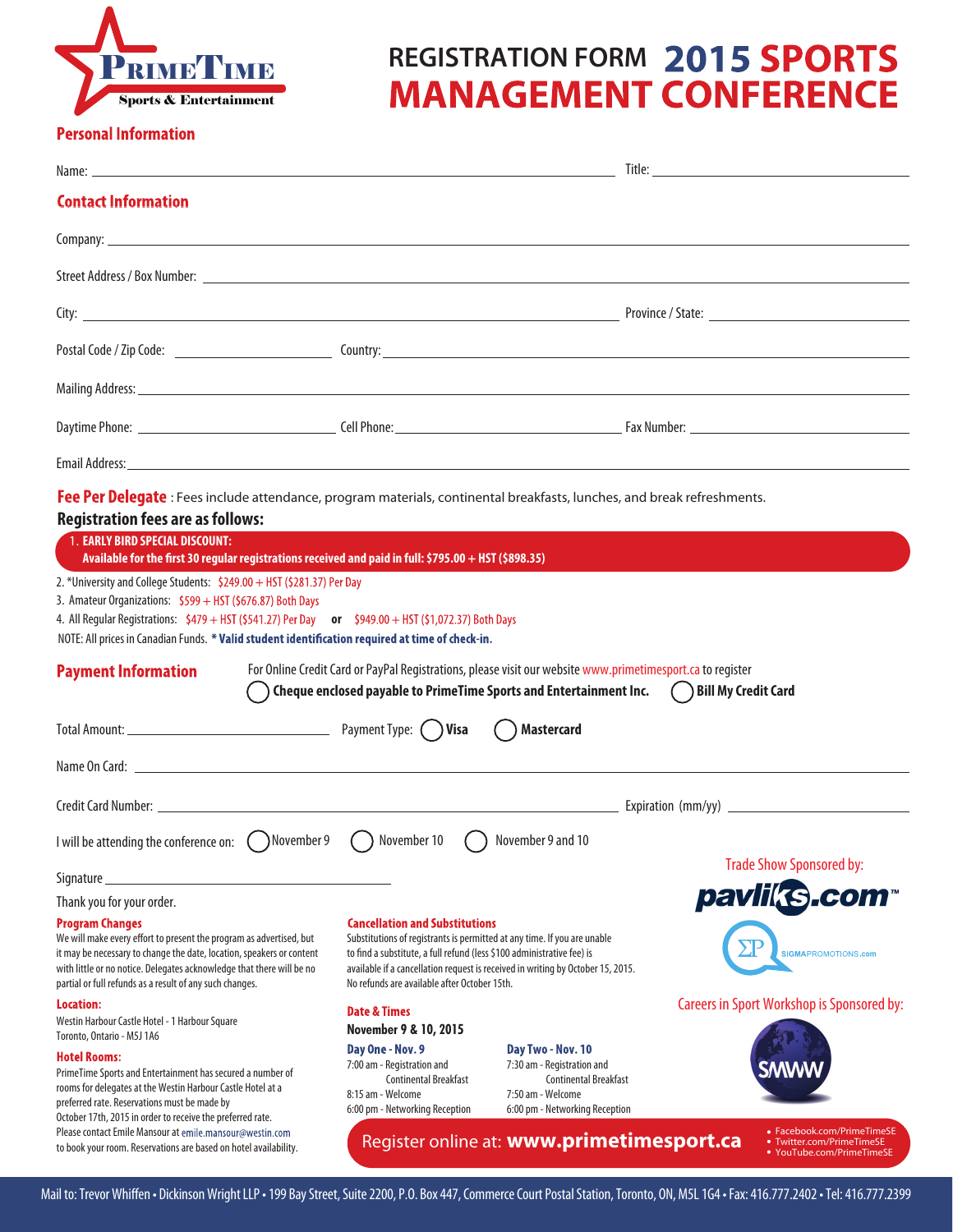# **8th ANNUAL PRIMETIME SPORTS MANAGEMENT CONFERENCE AND TRADE SHOW**

# **AGENDA**

# **MONDAY, NOVEMBER 9, 2015 WESTIN HARBOUR CASTLE HOTEL TORONTO, ONTARIO**

**7:00 Registration and Continental Breakfast** 

**8:15 Welcome by Gord Miller of The Sports Network and Conference Chairs** 

 $\top$ 

| <b>Brian Burke</b>                    | Trevor Whiffen                 |
|---------------------------------------|--------------------------------|
| <b>President of Hockey Operations</b> | Partner - Dickinson Wright LLP |
| Calgary Flames                        | Governor - London Knights      |

# **8:30 League Operations Roundtable: Building for the Future Through Expansion, Re-Location and New Media Deals**

# **Moderator: Gord Miller**

Play By Play Announcer The Sports Network

# **Dave Andrews**

President and Chief Executive Officer American Hockey League

# **Bill Daly**

Deputy Commissioner National Hockey League

# **George Daniel**

**Commissioner** National Lacrosse League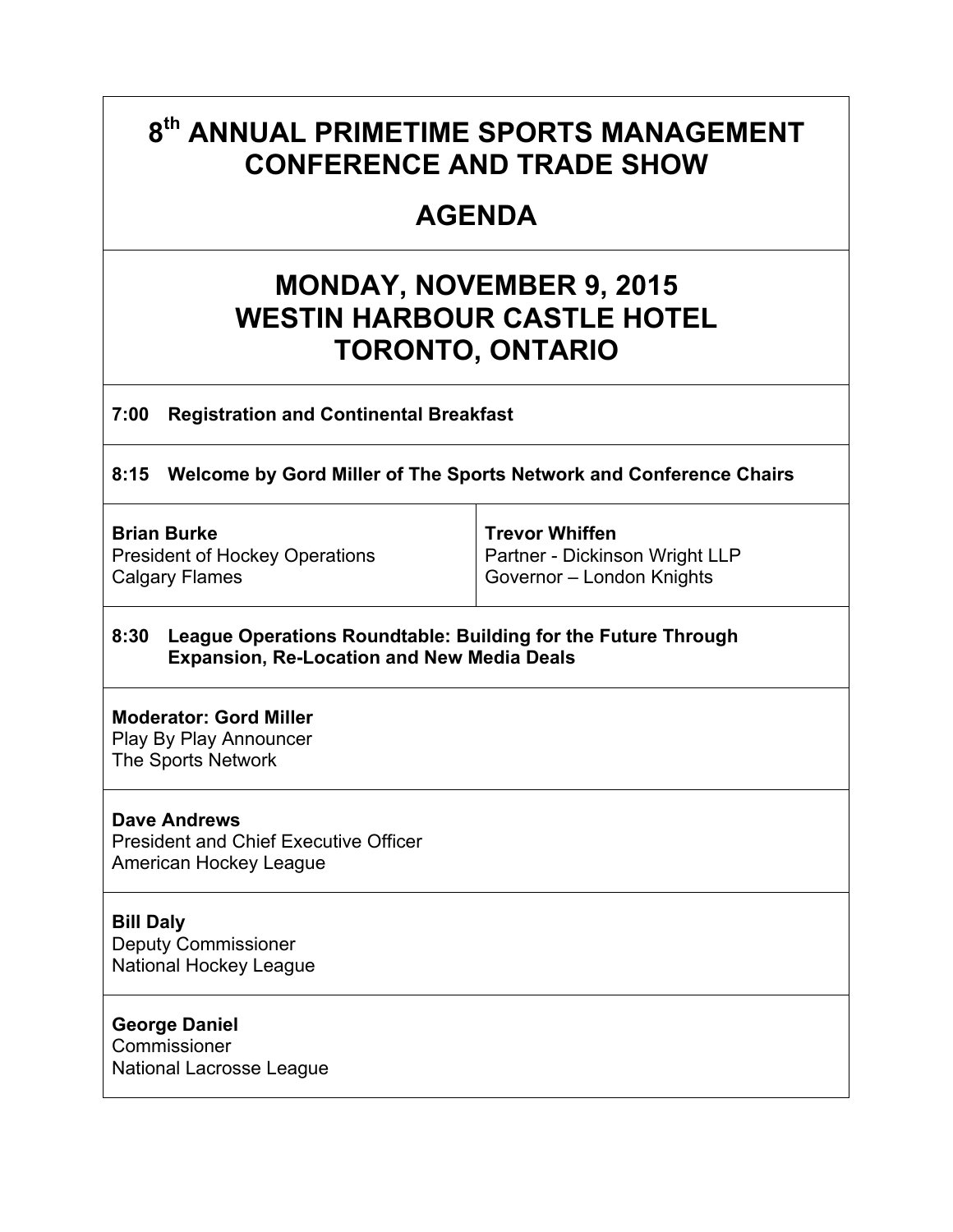# **9:30 Keynote Address: Gord Miller Interview with Gary Bettman, Commissioner of the National Hockey League**

# **10:00 Challenges Facing Amateur Sports Organizations**

# **Moderator: Professor Stephen A. Greyser**

Professor of Marketing/Communications Harvard Business School

# **Graham Brown**

Chief Executive Officer Canadian Interuniversity Sport (CIS)

# **Mark Healy**

Chief Marketing Officer Tennis Canada

# **Michele O'Keefe**

President & CEO Canada Basketball

# **Dr. Rick Powers**

Director, Rugby Canada Professor, Rotman School of Business, University of Toronto

# **11:00 Legal Issues: Protecting Your League, Team and Players**

# **Moderator: Trevor Whiffen**

Partner – Dickinson Wright LLP Governor – London Knights Hockey Club

# **Robert Carr (***Invited***)**

General Counsel Detroit Red Wings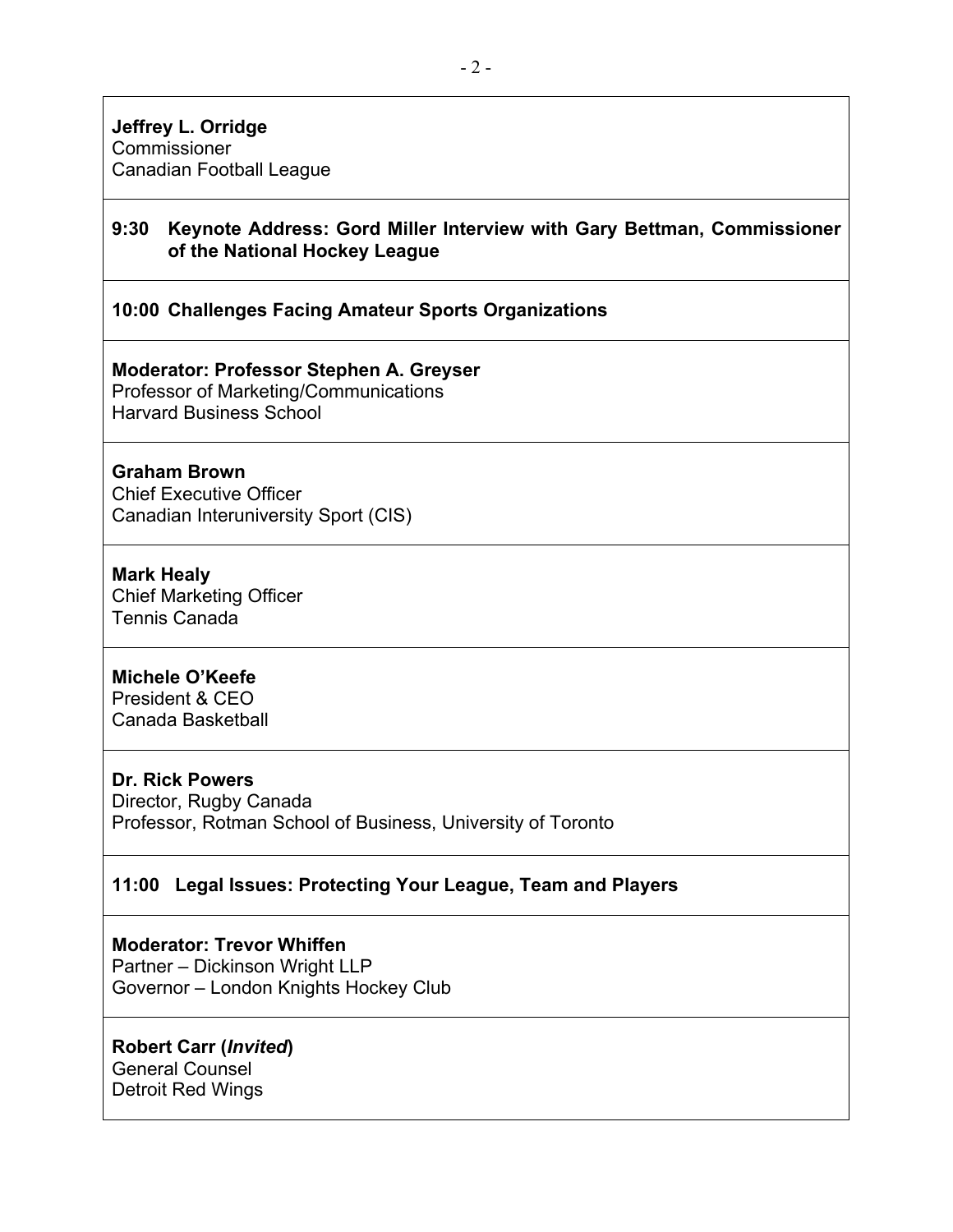# **Steven Fehr**

Special Counsel National Hockey League Players' Association Former Legal Counsel, Major League Baseball Players Association

# **Clark Griffith**

Managing Director Griffith Consulting LLC

#### **Eric Macramalla**

Partner - Gowlings Legal Analyst – TSN Radio

#### **Matthew Shuber (***Invited***)**

Vice President, Business Affairs and Legal Counsel Toronto Blue Jays

# **12:00 NETWORKING LUNCHEON and PANEL DISCUSSION: "Expanding the Footprint of Professional Sports Beyond North America"**

#### **Moderator: Gord Miller**

Play By Play Announcer The Sports Network

#### **Kevin Abrams**

Assistant General Manager New York Giants

#### **Brian Burke**

President of Hockey Operations Calgary Flames

# **Szymon Szemberg**

Former Chief Operating Officer European Champions Hockey League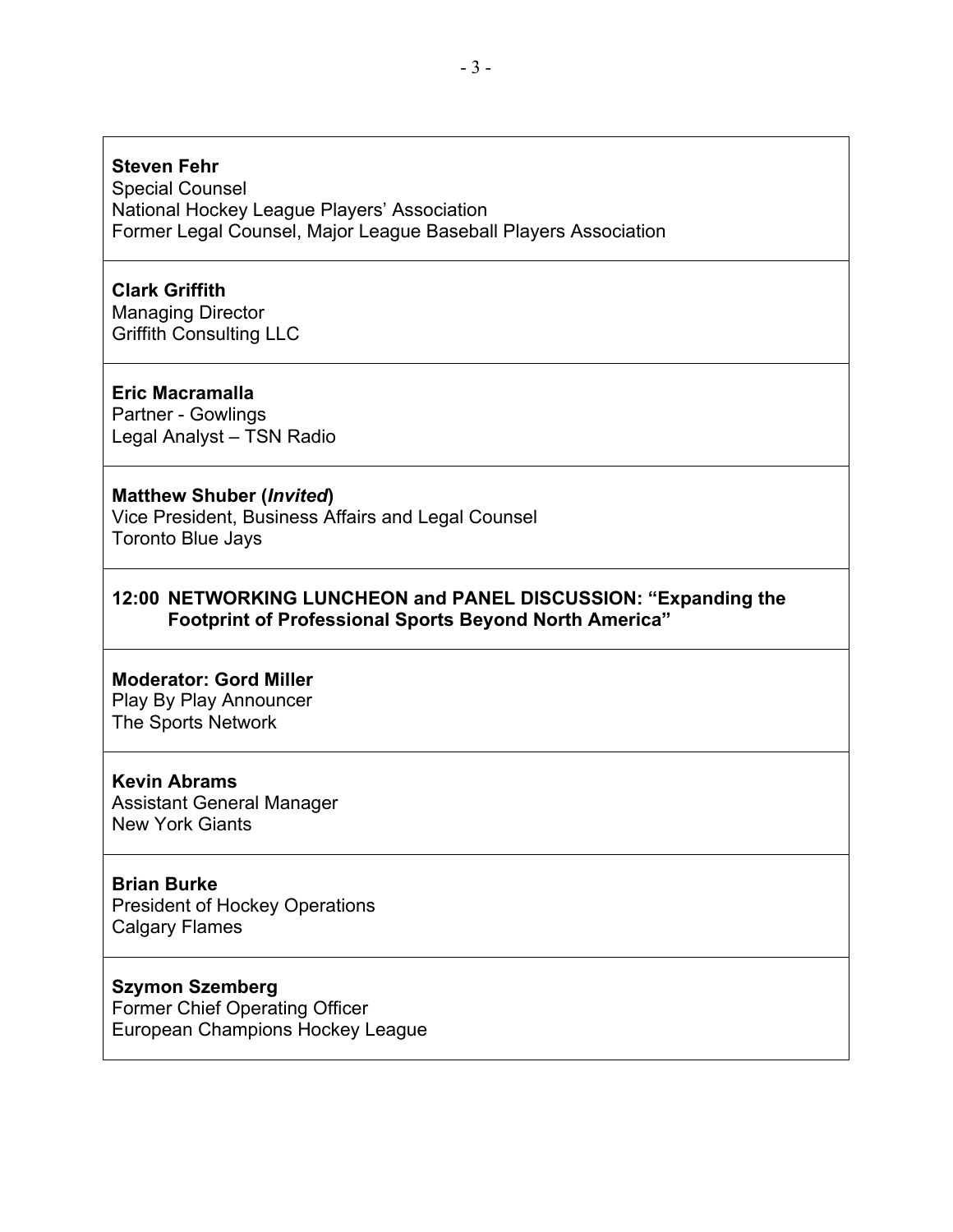# **Rick Vaive**

Former Captain Toronto Maple Leafs

# **2:00 Draft Day Decisions: Determining Which Player is Bigger, Stronger, Faster…and Smarter**

# **Moderator: Brian Burke**

President of Hockey Operations Calgary Flames

#### **Kevin Abrams**

Assistant General Manager New York Giants

# **Tim Bezbatchenko**

General Manager Toronto FC

#### **Ned Colletti**

Senior Advisor to the President and CEO Los Angeles Dodgers

# **Patrick Morris**

Certified Player Agent Newport Sports Management

# **3:00 Negotiating Player Contracts in a Salary-Cap World**

# **Moderator: Gord Miller**

Play By Play Announcer The Sports Network

# **Kevin Abrams**

Assistant General Manager New York Giants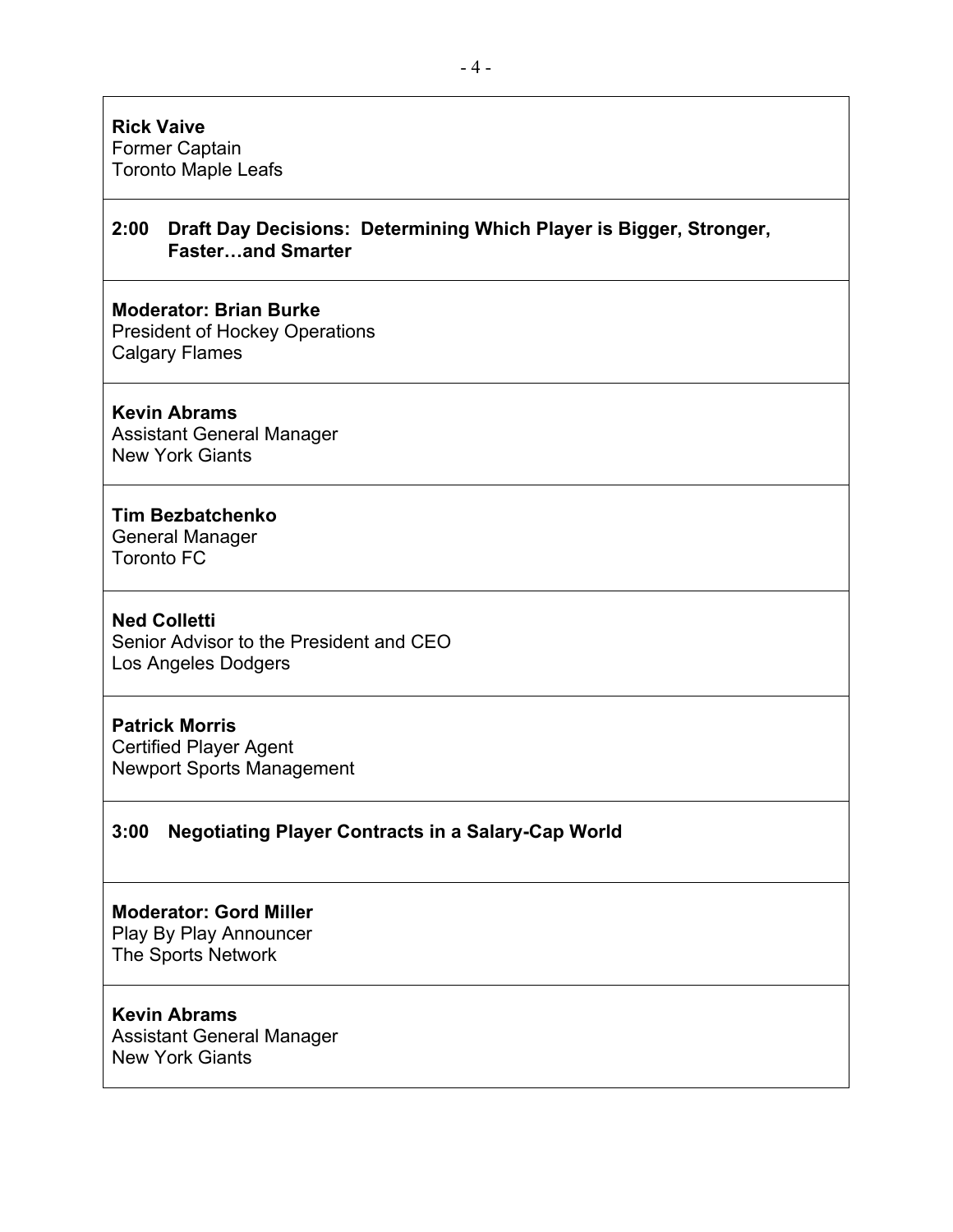#### **Brian Burke**

President of Hockey Operations Calgary Flames

# **Ned Colletti**

Senior Advisor to the President and CEO Los Angeles Dodgers

# **Don Meehan**

President, Chief Executive Officer and Certified Player Agent Newport Sports Management

# **Chris Cabott**

Chief Operating Officer, Lawyer & NFL Player Agent Steinberg Sports & Entertainment

# **4:00 Mock NHL Labour Arbitration**

# **Cliff Hart**

Partner Borden Ladner Gervais LLP

# **Don Meehan**

President, Chief Executive Officer and Certified Player Agent Newport Sports Management

# **Andre Nowakowski**

**Partner** Miller Thomson LLP

# **5:00 5 to Watch Award Winners: Big Deals Done by Young Guns**

#### **Moderator: Mike Fenton**

Co-Chair 5 to Watch Awards

# **Andrew Baker**

Director, Games Canadian Olympic Committee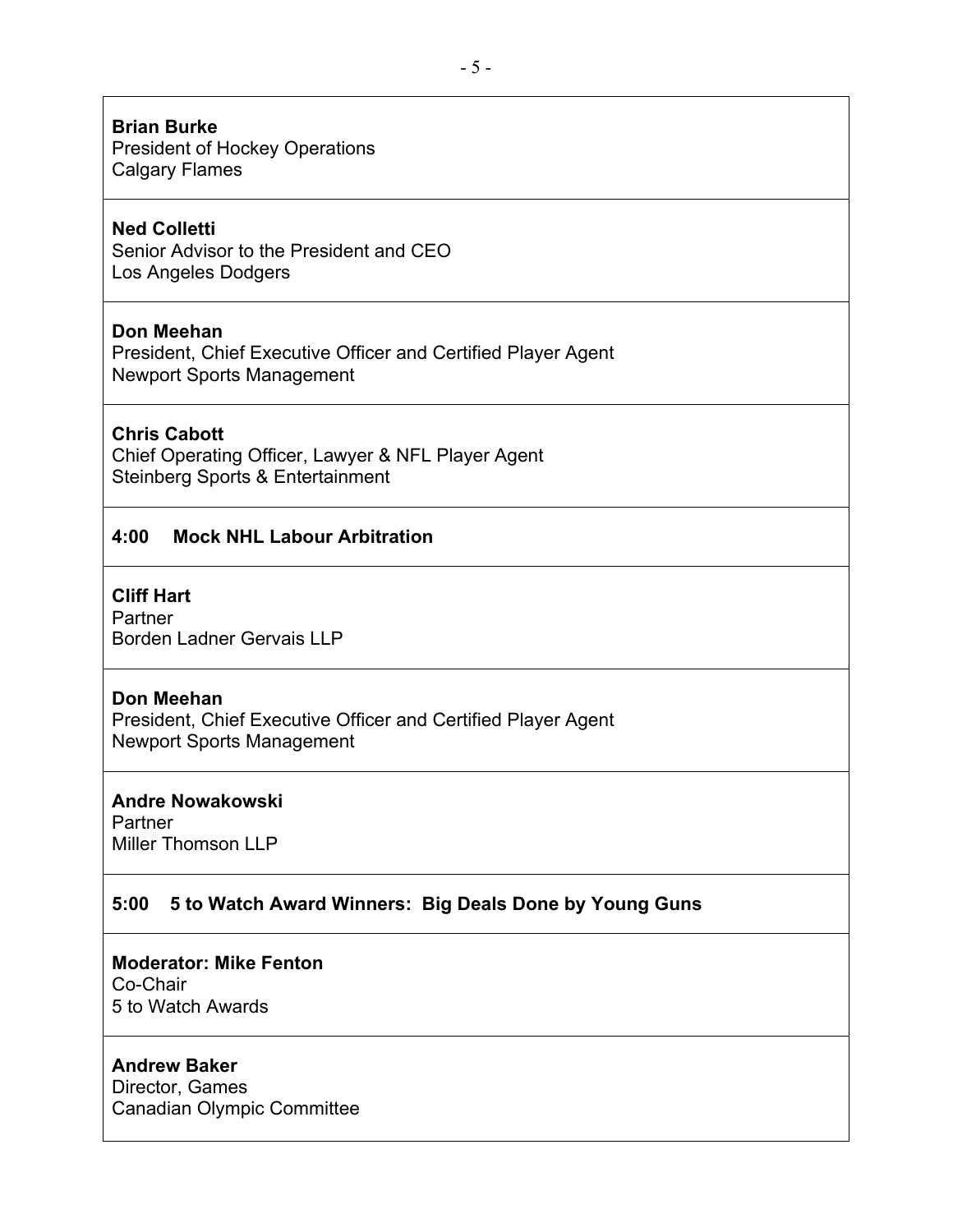#### **Tyler Mazereeuw**

Vice President, Corporate Partnerships Canadian Football League

# **Michael Rossi**

President Adidas Group Canada

#### **Chris Shewfelt**

Senior Director of Global Partnerships Maple Leaf Sports and Entertainment

# **6:00 Networking Reception in support of You Can Play**

# **7:00 – Careers in Sport Workshop: The Power of Networking - Hosted by Sports Management Worldwide**

# **Moderator: Dr. Lynn Lashbrook**

President – Sports Management Worldwide Certified NFL Player Agent

#### **Darren Arnold**

Senior Director, National Sales Center & General Manager, Canadian Operations The Aspire Group Inc.

# **Andrew Baker**

Director, Games Canadian Olympic Committee

# **Taylor Coulis**

Director, Programmatic theScore

# **Leo Ezerins**

Executive Director Canadian Football League Alumni Association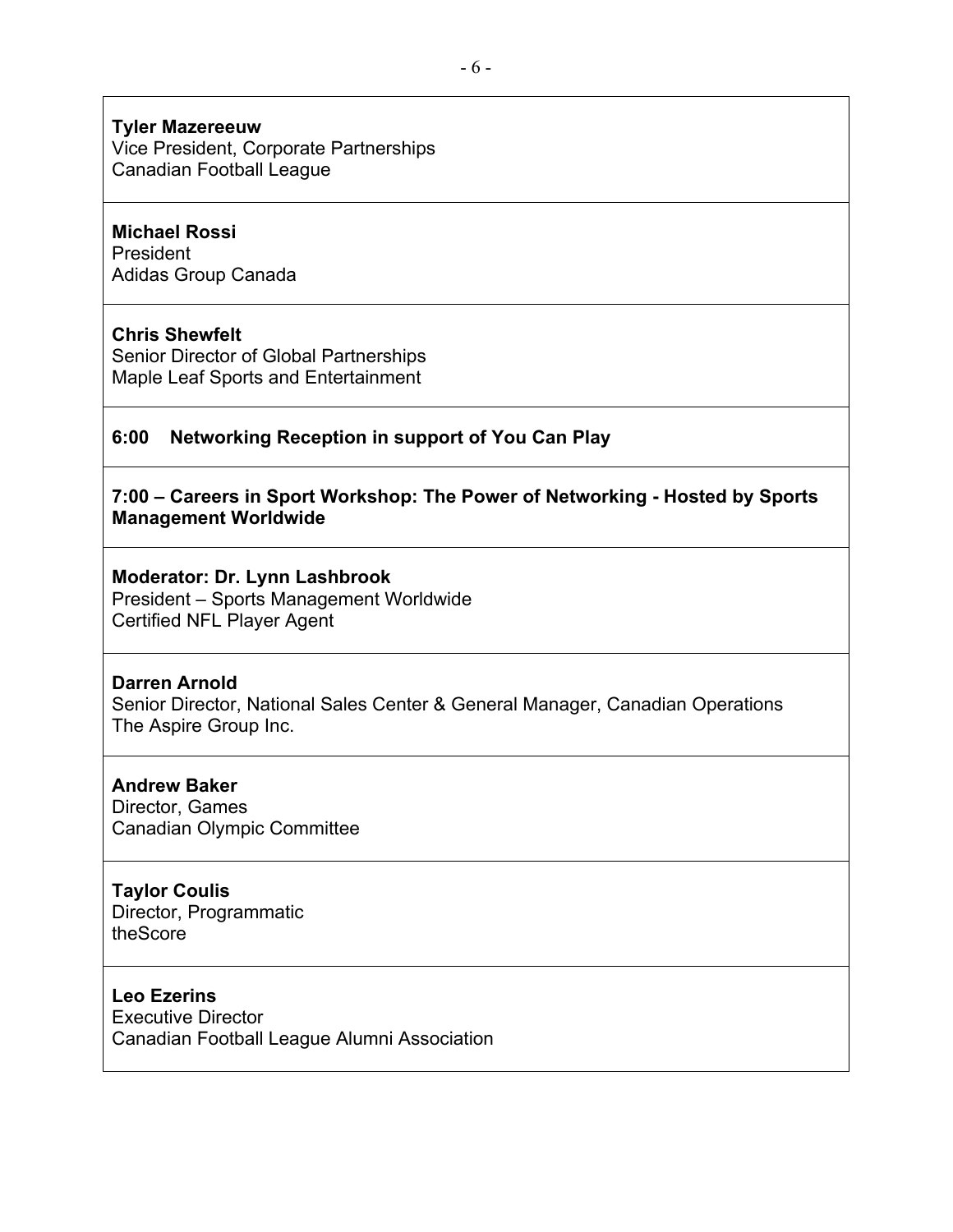# **Mike Fenton**

Co-Chair 5 to Watch Awards

# **Aras Kolya**

Manager, New Business Development Maple Leaf Sports and Entertainment

# **Reid Mitchell**

Director of Hockey and Scouting Operations Toronto Maple Leafs

# **Mike Oke**

General Manager Peterborough Petes

# **Dr. James Riordan**

Director, MBA in Sport Florida Atlantic University

# **Vijay Setlur**

Sports Marketing Instructor Schulich School of Business – York University

# **TUESDAY, NOVEMBER 10, 2015**

**7:30 Registration and Continental Breakfast** 

**7:50 Welcome by Kate Beirness of The Sports Network** 

**8:00 Keynote Address: Kate Beirness Interview with Donald Fehr, Executive Director of the National Hockey League Players Association (***Invited***)**

# **8:45 Challenges Facing Team and League Operations: Staying Profitable in a Competitive Marketplace**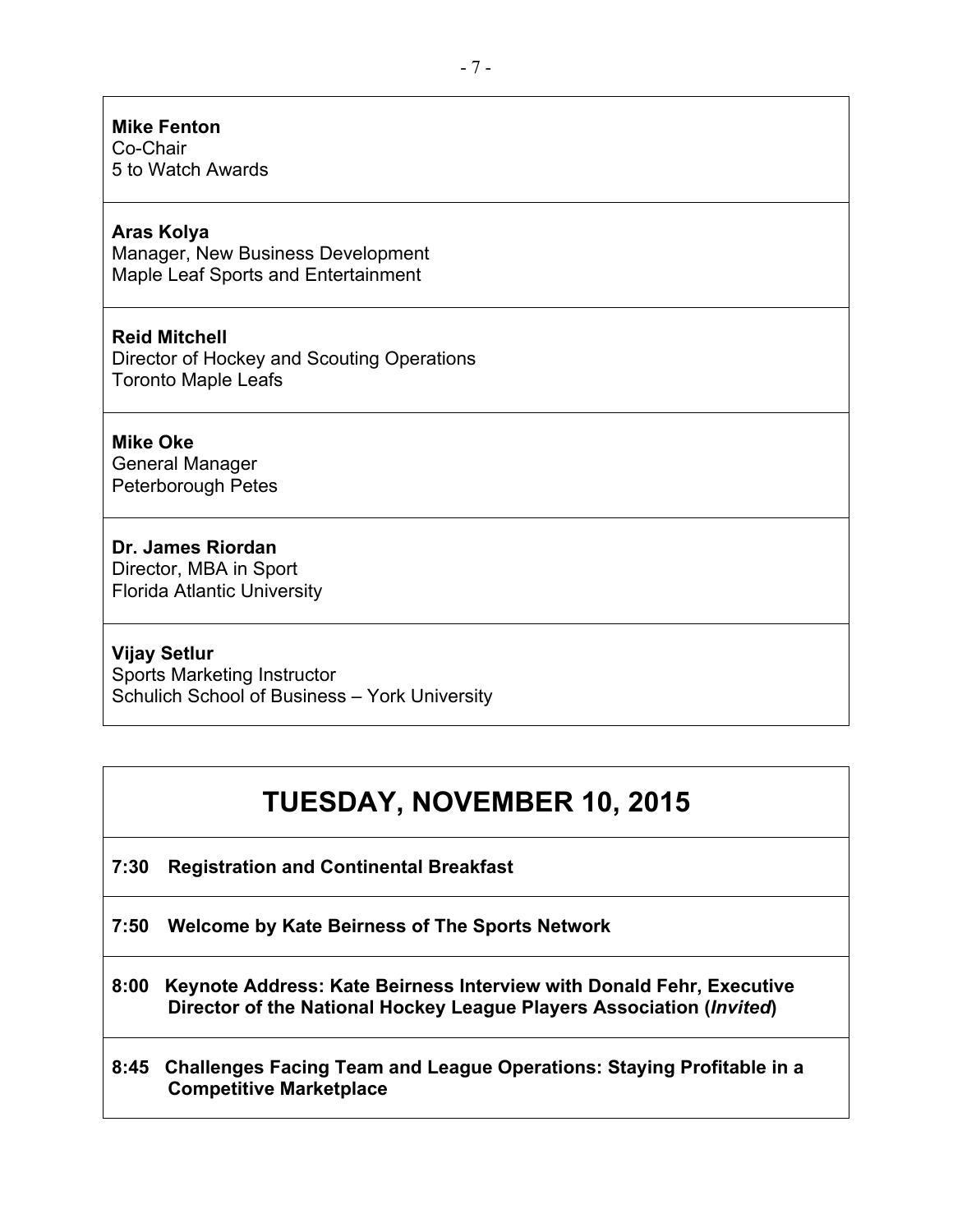#### **Moderator: Kate Beirness**

**Sportscaster** The Sports Network

# **Brian Burke**

President of Hockey Operations Calgary Flames

#### **Susan Cohig**

Senior Vice President, Business Affairs National Hockey League

# **Ned Colletti**

Senior Advisor to the President and CEO Los Angeles Dodgers

#### **Michael Copeland**

President and Chief Executive Officer Toronto Argonauts

#### **Richard Peddie**

Former President and CEO Maple Leaf Sports and Entertainment

#### **Tom Wilson (***Invited***)**

President Detroit Red Wings

# **10:00 Social Responsibility in Sports: The Importance of Giving Back**

# **Moderator: Tom Anselmi**

Former Chief Operating Officer Maple Leaf Sports and Entertainment

# **Patrick Burke**

Co-Founder & President - You Can Play Director, Department of Player Safety - National Hockey League

#### **Michael Bartlett**

Senior Director, Corporate Responsibility – Maple Leaf Sports and Entertainment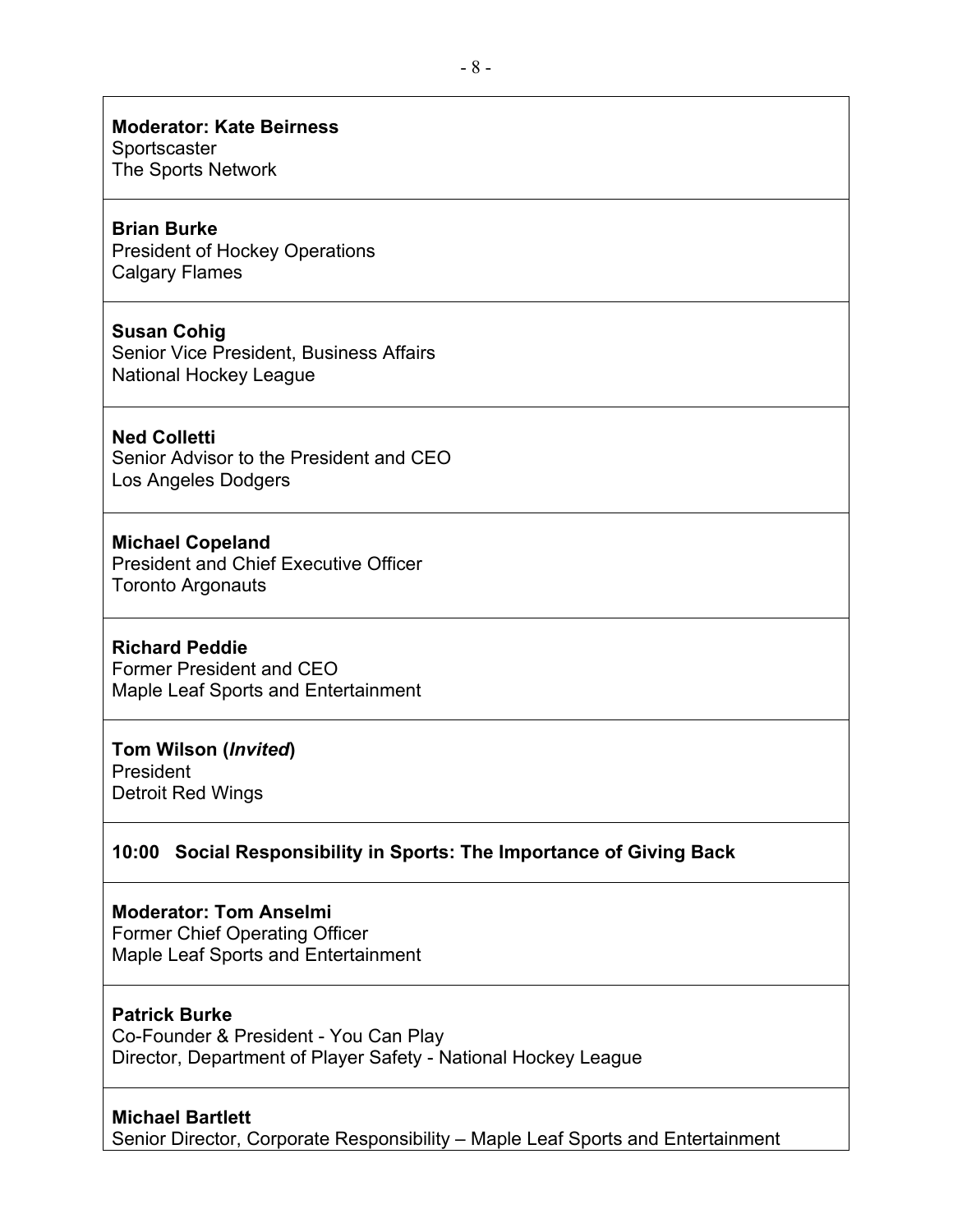# Executive Director – MLSE Foundation

#### **Adam Graves**

Founder Smilezone Foundation

#### **Jacqueline Ryan**

Vice President, Sponsorships & Partnership Programs **Scotiabank** 

# **11:00 Organizing and Hosting Special Events: Lessons Learned in 2015**

#### **Moderator: Dan MacKenzie**

Vice President and General Manager NBA Canada

# **Darryl Boynton**

General Manager Toronto, 2015 and 2017 World Junior Championship at Hockey Canada

#### **Sandra Gage**

Chief Marketing and Communications Officer FIFA Women's World Cup Canada 2015

#### **Sara Moore**

Senior Vice President of Business Operations Toronto Argonauts

#### **Frank Supovitz**

President and CEO Fast Traffic Events & Entertainment/Former VP – Events, National Football League

#### **Allen Vansen**

Executive Vice President of Operations, Sport and Venue Management Toronto 2015 Pan American Games

# **12:00 NETWORKING LUNCHEON and PANEL DISCUSSION: "Las Vegas or Bust: Where Sports, Entertainment and Gaming Collide"**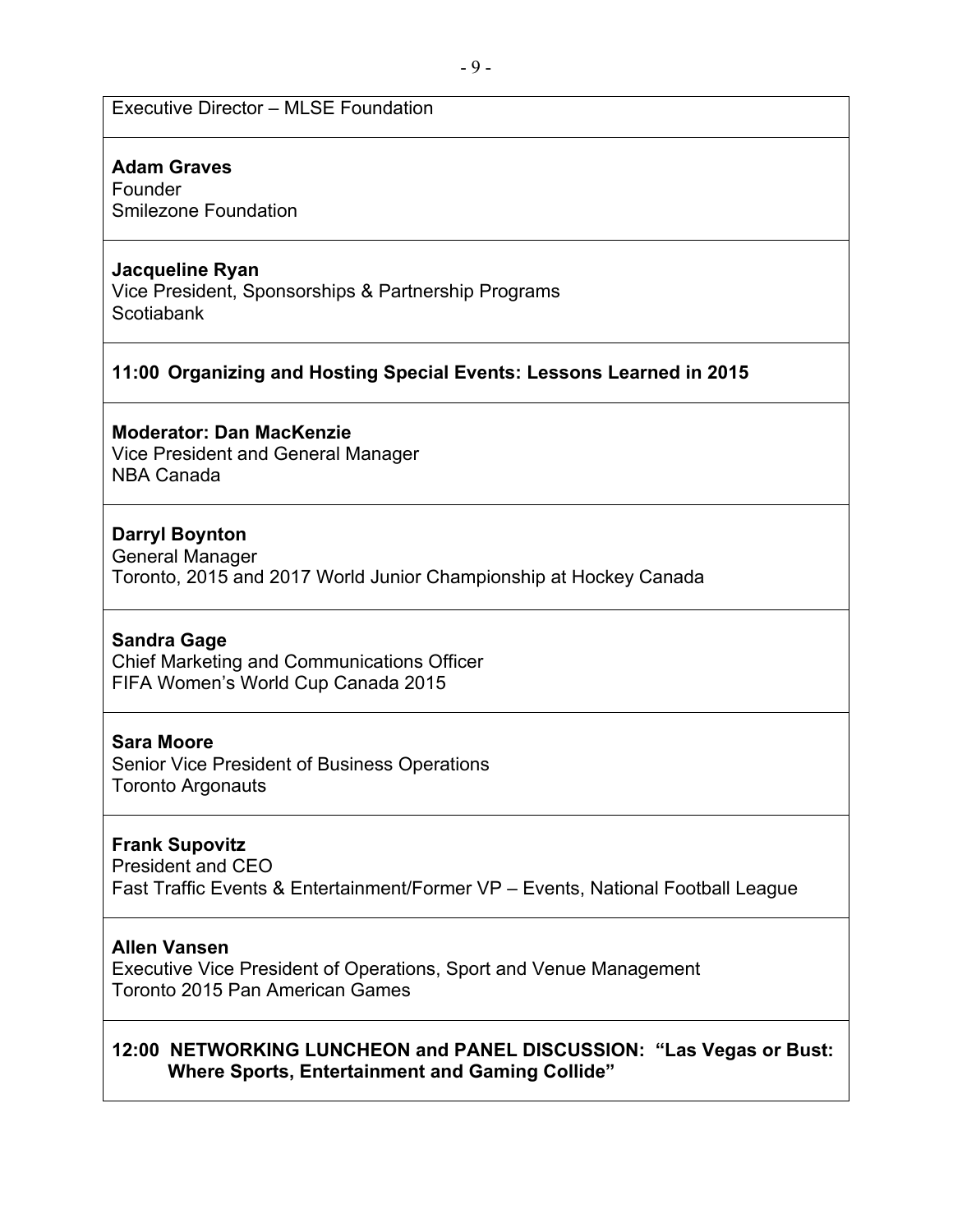# **Moderator: Kate Beirness**

**Sportscaster** 

# The Sports Network

# **Brian Burke**

President of Hockey Operations Calgary Flames

# **Ned Colletti**

Senior Advisor to the President and CEO Los Angeles Dodgers

# **Rick Horrow**

CEO – Horrow Sports Ventures Host – "Beyond the Medals: The Business of Sport," NBC Universal Sports

# **John Shannon**

Sportscaster Rogers Sportsnet

# **2:00 Corporate Partnerships and Sponsorship Agreements**

# **Moderator: Chris Lencheski**

President and CEO Phoenicia Sport & Entertainment

**John Doig** Chief Marketing Officer **Scotiabank** 

# **Josh Epstein**

Director of Marketing Newport Sports Management

# **Derek Kent**

Chief Marketing Officer Canadian Olympic Committee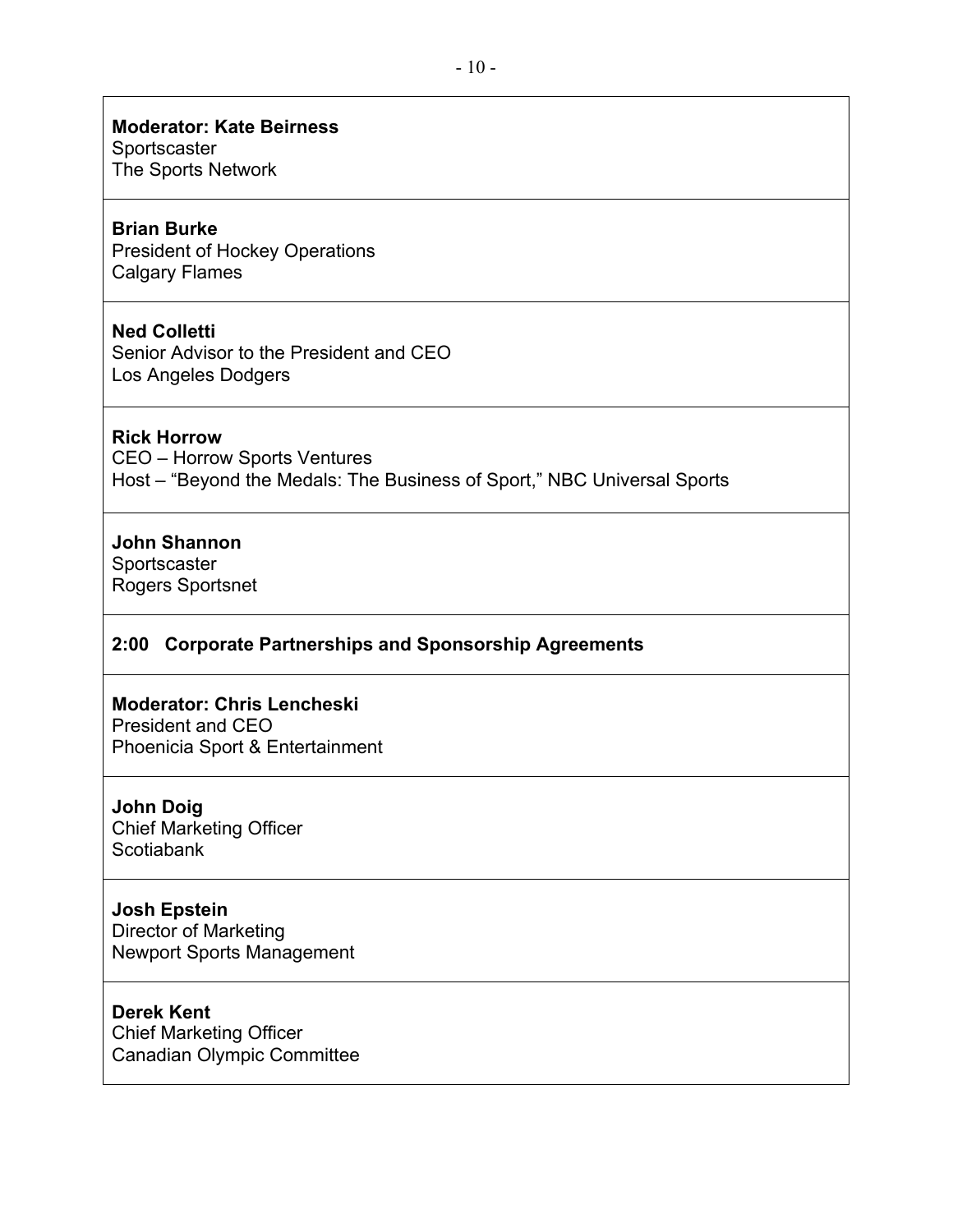# **Laurie Kepron**

Vice-President, Integrated Marketing National Hockey League

# **Matthew Logue**

Executive Vice President and Chief Operating Officer S & E Sponsorship Group

# **3:00 Key Considerations in New Stadium Construction: If You Build It, Will they Come?**

#### **Moderator: Rick Horrow**

CEO – Horrow Sports Ventures

Host – "Beyond the Medals: The Business of Sport," NBC Universal Sports

# **Jeff Hunt**

President, OSEG Sports Ottawa Redblacks

#### **Robert Hunter**

Chief Project Development Officer Maple Leaf Sports and Entertainment

# **Scott Mitchell**

Chief Executive Officer Hamilton Tiger-Cats

# **Janet Marie Smith**

Senior Vice President-Planning and Development Los Angeles Dodgers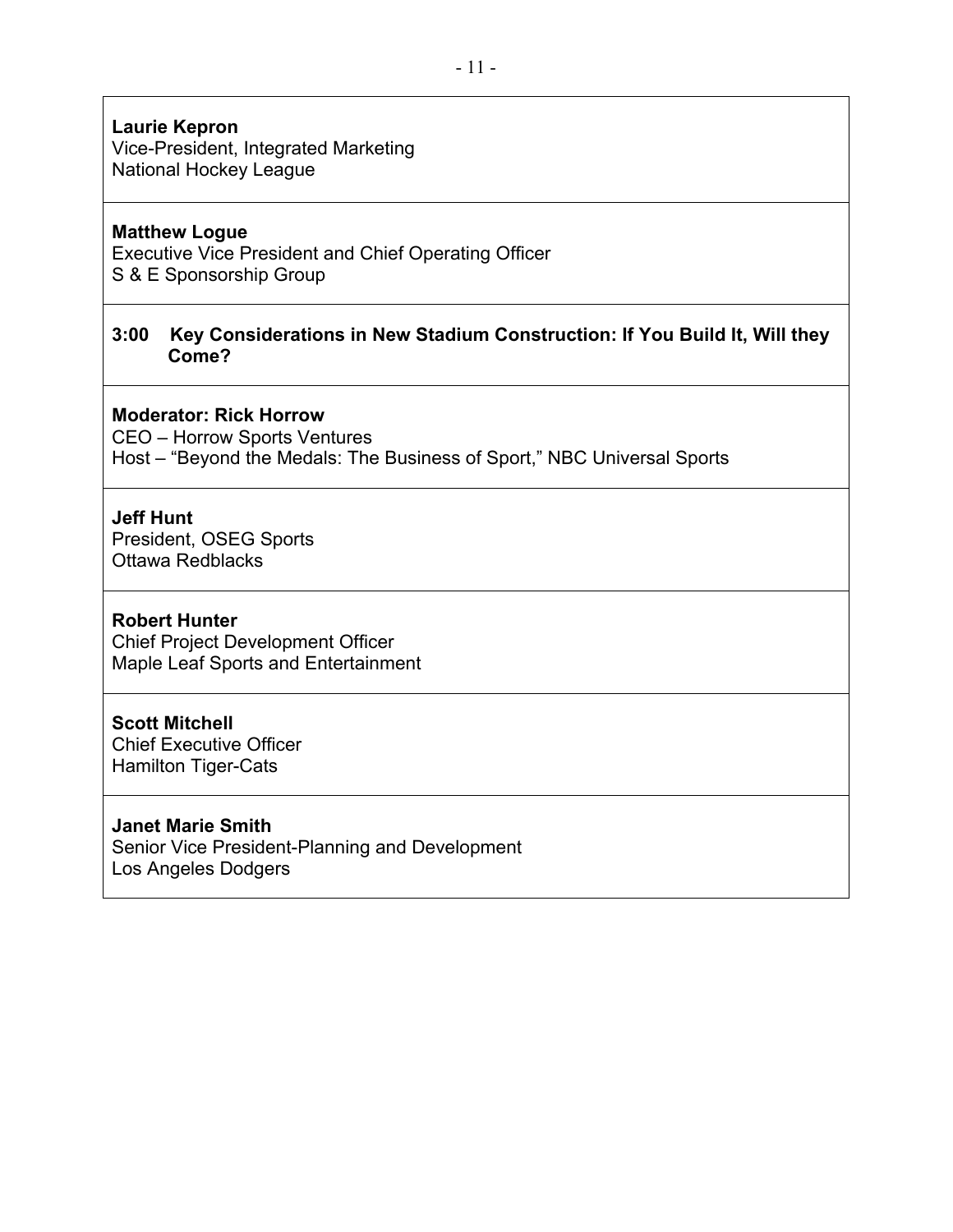# **4:00 Enhancing the Fan Experience: The Convergence of Sports and Entertainment**

#### **Moderator: Mark Francis**

Vice President of Marketing & Media Relations, RS Ice Sports & Entertainment and Professor, UCLA Anderson School of Management

# **Brian Edwards**

Founder & Chairman of the Board Edwards Technologies Inc.

#### **Andrew Nicholson**

Senior Director, Digital Sacramento Kings

#### **Janet Marie Smith**

Senior Vice President-Planning and Development Los Angeles Dodgers

# **5:00 The Art of the Deal: Developments In Sports Media**

#### **Moderator: John Shannon**

Sports Broadcaster Rogers Sportsnet

# **Rick Horrow**

CEO – Horrow Sports Ventures Host – "Beyond the Medals: The Business of Sport," NBC Universal Sports

# **Dan Cohen**

Managing Partner, Senior Vice President, Americas MP & SILVA

# **Scott Moore**

President, Sportsnet and NHL Properties Rogers